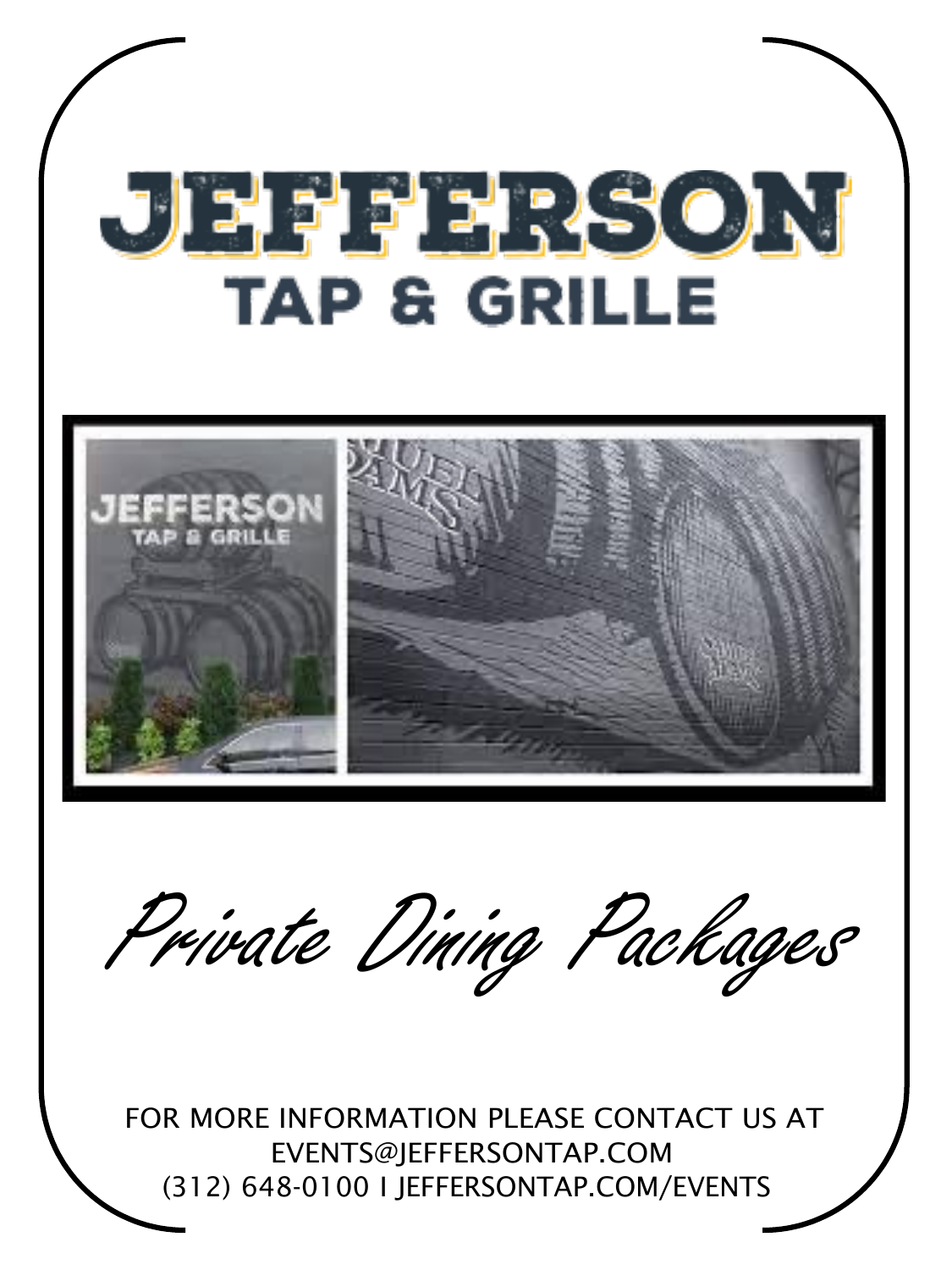

The Loft

FLOOR PLANS

The Loft at Jefferson Tap is located on the second floor of the building and overlooks Jefferson Street facing west. The Loft features seating for 56 comfortably with a maximum capacity of 114 people. The Loft also features six televisions as well as a drop-down projector that is compatible with both Mac and PC. Equipped with full A/V and microphone, The Loft is perfect for both personal and professional events and can be custom tailored for any floor plan or design.

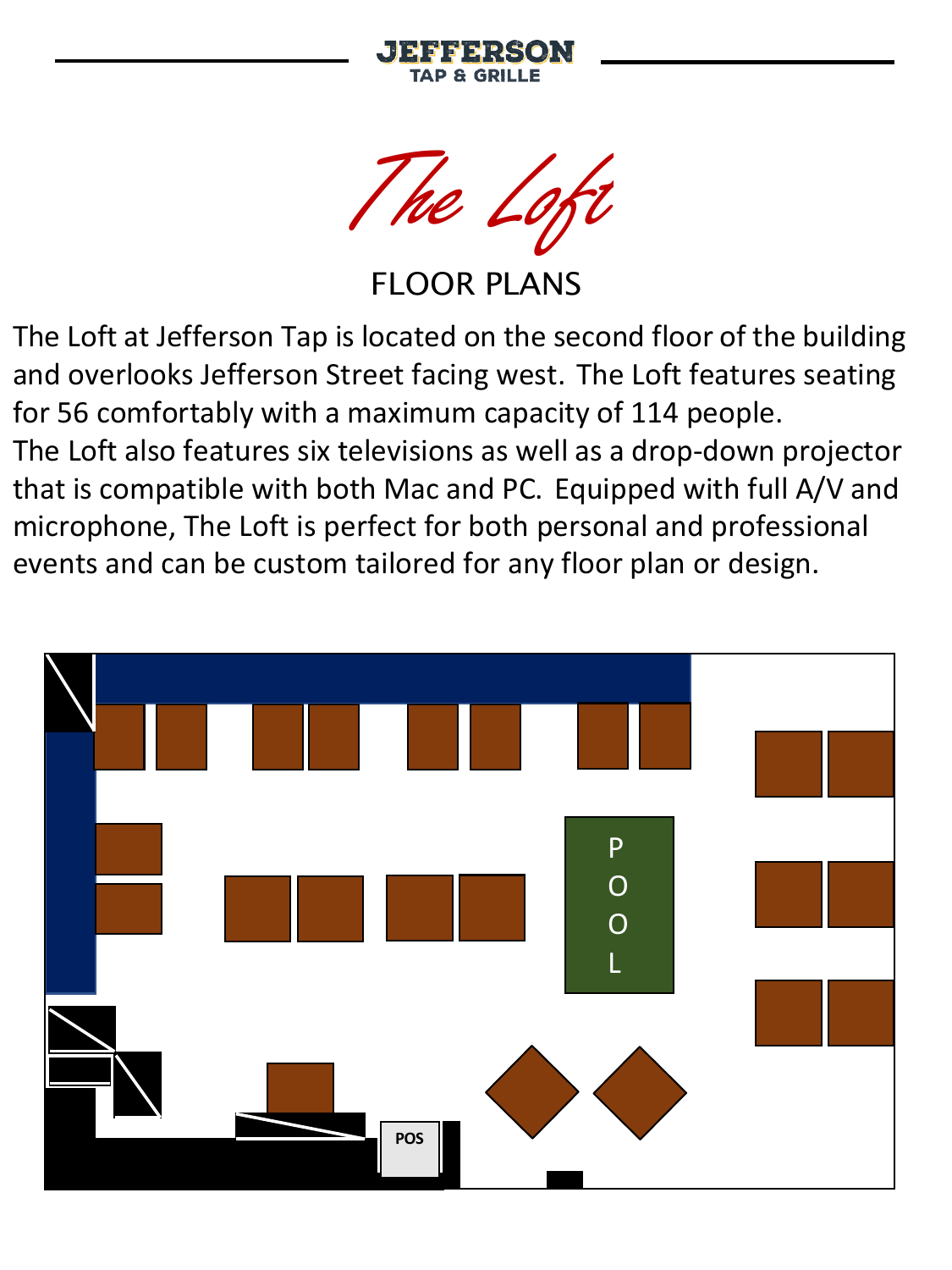

The Loft

**STATIONED** 

## Appetizers

Choice of and comes with Chips & Salsa and a Veggie Dip Platter *Pricing Per Person*

| <b>Chicken Tenders</b><br><b>Boneless Wings</b><br><b>Mozzarella Sticks</b><br>Vegetarian Egg Rolls<br><b>Cheese Quesadillas</b><br>Chicken Quesadillas<br>Jalapeno Poppers | Two Hot Apps<br>Three Hot Apps \$17.95<br>Four Hot Apps \$19.95 | \$15.95 |
|-----------------------------------------------------------------------------------------------------------------------------------------------------------------------------|-----------------------------------------------------------------|---------|
|                                                                                                                                                                             |                                                                 |         |
|                                                                                                                                                                             |                                                                 |         |
| <b>Gourmet Pizzas</b><br>All Sizes Large - Gluten Free Available in 12" Only<br>Pricing Per Pizza - \$1.50 Per Extra Topping                                                |                                                                 |         |
|                                                                                                                                                                             |                                                                 |         |
|                                                                                                                                                                             |                                                                 |         |
|                                                                                                                                                                             |                                                                 |         |
|                                                                                                                                                                             |                                                                 |         |
| Italian Sausage, Pepperoni, Cherry Tomata, Black Olives, Giardiniera                                                                                                        |                                                                 |         |
|                                                                                                                                                                             |                                                                 |         |
| Chicken, BBQ Sauce, Gouda, Mozzarella, Red Onion                                                                                                                            |                                                                 |         |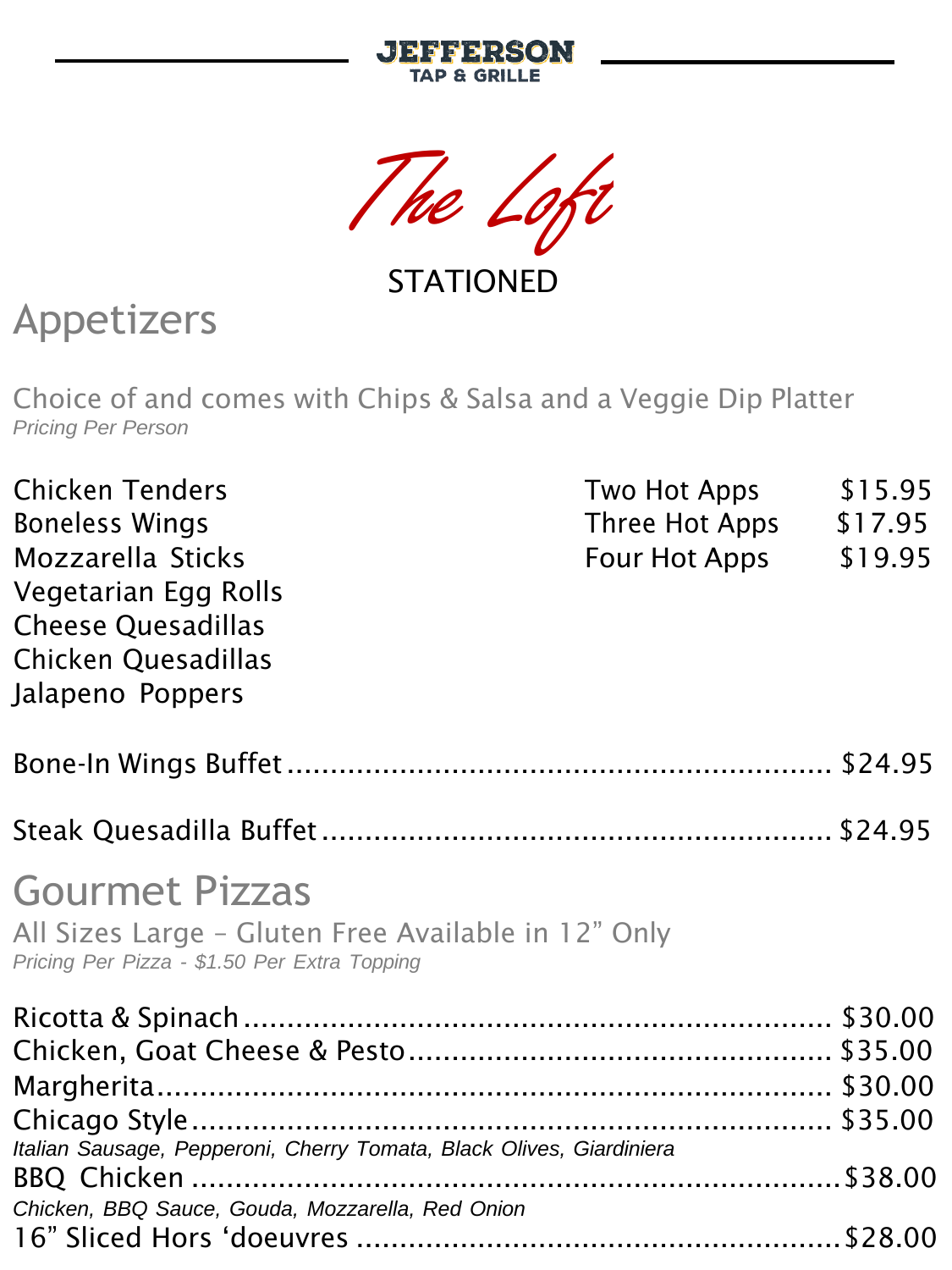



**BUFFFTS** 

Pizza

Assorted thin crust options with a Caesar salad platter *\$21.95 Per Person*

## Chicken Breast & Hamburger

Grilled burger and grilled marinated breasts, shredded lettuce, tomato & red onion served with French fries and condiments *\$23.95 Per Person*

## Southwest

Cheese quesadillas, chips & salsa, chicken fajitas with sautreed peppers & onions, flour tortillas, shredded lettuce, dived tomatoes, fresh cheese, jalapenos, sour cream, salsa, black beans and Mexican rice *\$22.95 Per Person*

## Traditional Italian

Italian beef with Au Jus & giardiniera, Italian Sausage (hot or mild) with peppers and marinera, vegetable mostaccioli and a large house salad with ranch dressing

*\$25.95 Per Person*

## Brunch

Assorted pastries, scrambled eggs, bacon, sausage and French Toast – Add biscuits & gravy for an additional charge *\$21.95 Per Person*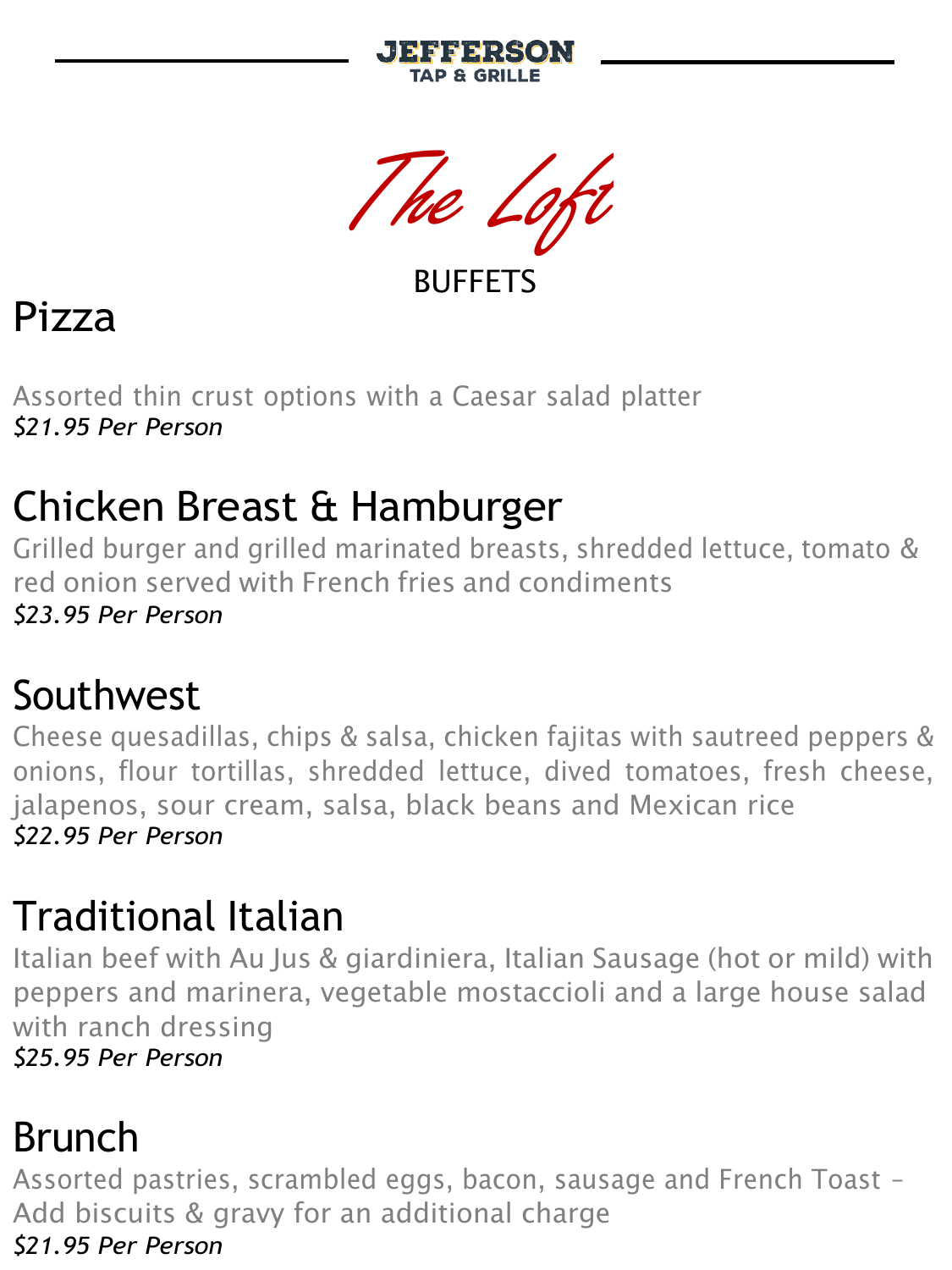



STATIONED

## Individual Loft Selections

| Deep Fried Coconut Shrimp<br>\$100<br>20 Count - With malibu coconut sauce<br>Deep Fried Shrimp<br>\$95<br>20 Count - With cocktail sauce & lemons |  |
|----------------------------------------------------------------------------------------------------------------------------------------------------|--|
|                                                                                                                                                    |  |
|                                                                                                                                                    |  |
|                                                                                                                                                    |  |
|                                                                                                                                                    |  |
| Chicken Teriyaki Skewers                                                                                                                           |  |
| \$110<br>20 Count - With green peppers and pineapple                                                                                               |  |
| <b>Curried Chicken Skewers</b>                                                                                                                     |  |
| \$110<br>20 Count - With peanut sauce glaze                                                                                                        |  |
| <b>Marinated Beef Skewers</b>                                                                                                                      |  |
| \$120<br>20 Count - With red & green peppers and onions                                                                                            |  |
| Buffalo Chicken Wings                                                                                                                              |  |
| \$80<br>20 Count - With ranch or bleu cheese dressing                                                                                              |  |
| <b>Goat Cheese Quesadillas</b>                                                                                                                     |  |
| \$75<br>20 Count - roasted red peppers, sour cream and salsa                                                                                       |  |
| <b>Cheese Quesadillas</b>                                                                                                                          |  |
| \$60<br>20 Count - With sour cream and salsa                                                                                                       |  |
| Chicken Quesadillas                                                                                                                                |  |
| \$100<br>20 Count - With sour cream and salsa                                                                                                      |  |
| Steak Quesadillas                                                                                                                                  |  |
| \$120<br>20 Count - With sour cream and salsa                                                                                                      |  |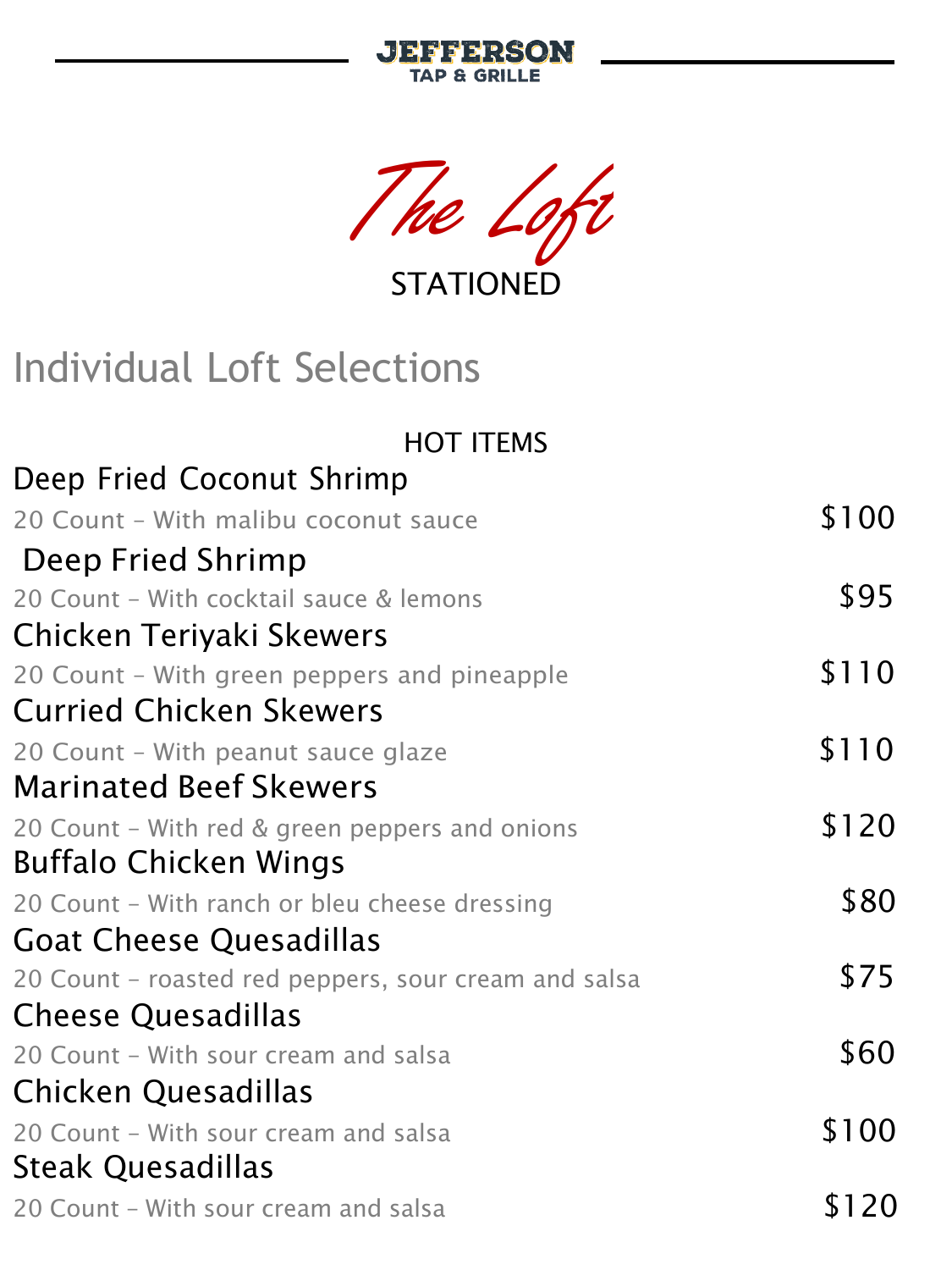



**STATIONED** 

## Individual Loft Selections

#### HOT ITEMS

| <b>Mozzarella Sticks</b>                                     |       |
|--------------------------------------------------------------|-------|
| 40 Count - With marinara sauce                               | \$60  |
| <b>Chicken Tenders</b>                                       |       |
| 30 Count - With various dipping sauces                       | \$105 |
| Vegetable Egg Rolls                                          |       |
| 30 Count - With chipotle mayo                                | \$60  |
| Jalapeno Poppers                                             |       |
| 20 Count - With ranch dressing                               | \$105 |
| Chips & Salsa                                                |       |
| Serves 20 - With red and green salsa                         | \$20  |
| <b>Roasted Round of Beef</b>                                 |       |
| Serves 20 - With mini brioche rolls & horseradish sour cream | \$85  |
| <b>Roasted Breast of Turkey</b>                              |       |
| Serves 20 - With mini brioche rolls & assorted condiments    | \$90  |
| <b>Honey Glazes Ham</b>                                      |       |
| Serves 20 - With mini brioche rolls & assorted condiments    | \$85  |
| <b>Cocktail Meatballs</b>                                    |       |
| Serves 20 - Choice of horseradish cream sauce or BBQ sauce   | \$95  |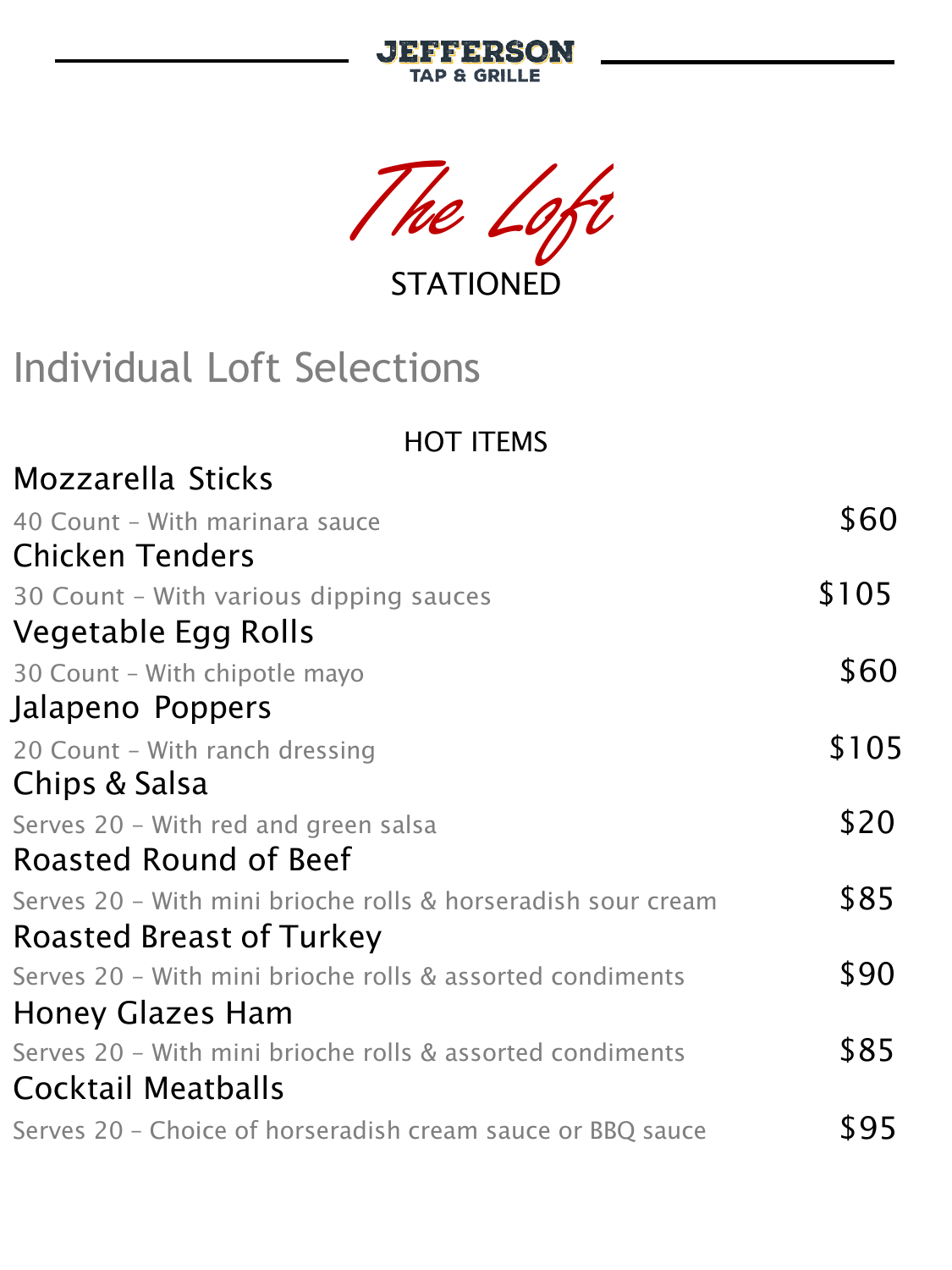| The Loft                                                                                                         |       |
|------------------------------------------------------------------------------------------------------------------|-------|
| <b>STATIONED</b>                                                                                                 |       |
| <b>Individual Loft Selections</b>                                                                                |       |
| <b>HOT ITEMS</b>                                                                                                 |       |
| Mushroom & Fontina Crostini                                                                                      | \$75  |
| 20 Count - With seasoned mushrooms on toasted baguette topped                                                    |       |
| with fontina cheese then broiled                                                                                 | \$80  |
| Croustades of Roasted Red Pepper & Goat Cheese<br>20 Count - With roasted red peppers on toasted baguette rounds |       |
| topped with goat cheese then broiled                                                                             |       |
| <b>Bruschetta</b>                                                                                                | \$50  |
| 20 Count - With tomatoes, onions, spices, parmesan & mozzarella cheese                                           |       |
| <b>Cheeseburger Sliders</b>                                                                                      | \$100 |
| 20 Count - Mini cheeseburger sliders with your choice of cheese and                                              |       |
| Served with lettuce, pickles and a variety of condiments<br><b>Black Bean Sliders</b>                            | \$90  |
| 20 Count - Mini black bean burgers served with cucumber, tomato,                                                 |       |
| mixed greens and a chili lime sauce on mini brioche                                                              |       |
| <b>Beyond Burger Sliders</b>                                                                                     | \$110 |
| 20 Count - Mini beyond burgers served with lettuce, cherry tomato &                                              |       |
| pickles on a brioche bun served with a variety of condiments                                                     |       |
| <b>Baby Back Ribs</b>                                                                                            | \$275 |
| 60 Count - With gourmet BBQ Sauce                                                                                |       |
| <b>Rib Tips</b>                                                                                                  | \$240 |
| 80 Count - With gourmet BBQ Sauce<br><b>Goat Cheese Marinara</b>                                                 | \$90  |
| Serves 20 - Rounds of goat cheese nestled in marinara sauce then                                                 |       |

**JEFFERSON TAP & GRILLE** 

broiled and served with French bread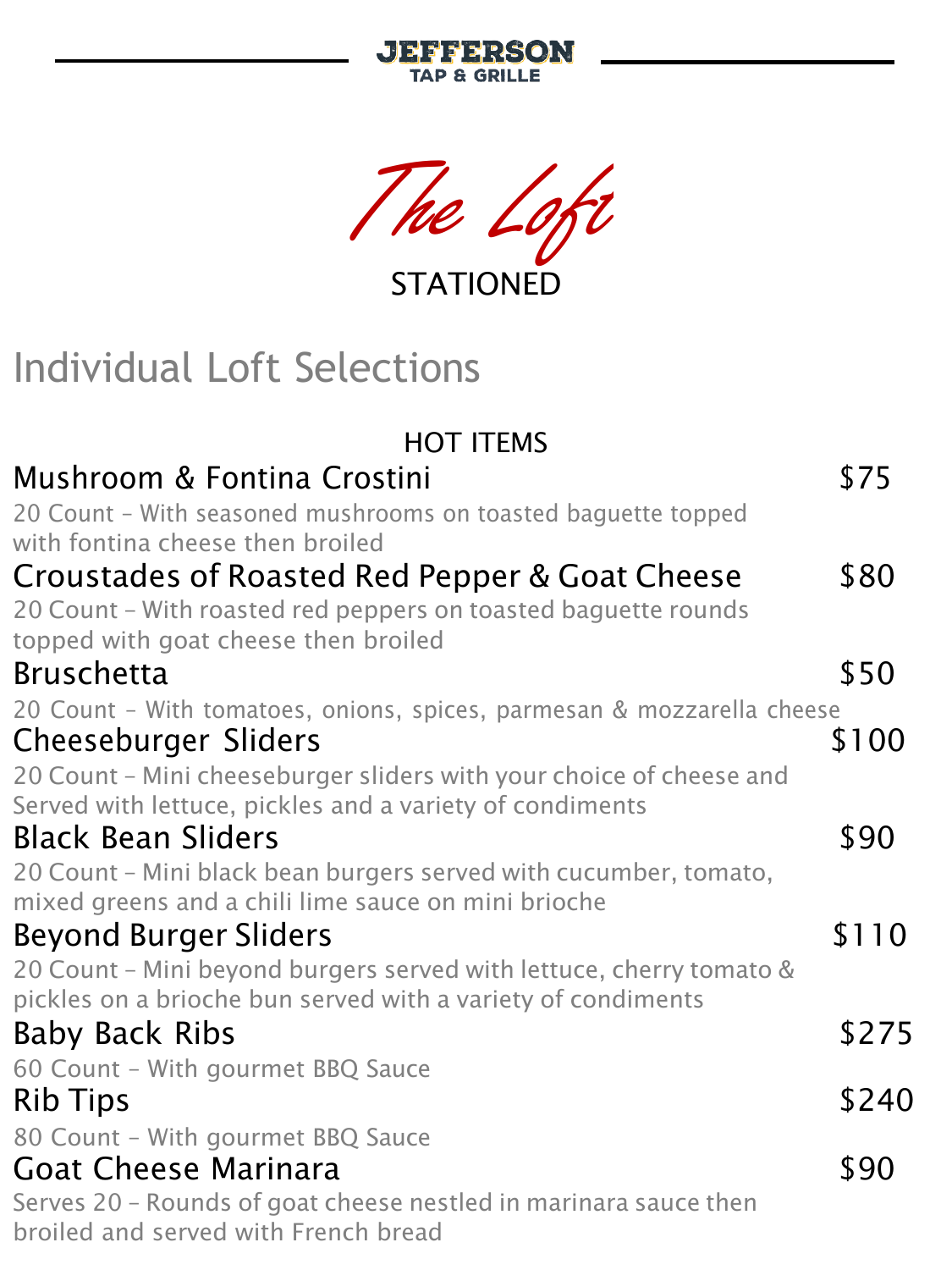



## Individual Loft Selections

## Chilled Shrimp COLD ITEMS

| 12ct with lemon wedges and cocktail sauce on chilled ice | \$60  |
|----------------------------------------------------------|-------|
| Seasonal Fruit Platter                                   |       |
| Seasonal selections with vanilla cream sauce             | \$105 |
| <b>Assorted Cheese Platter</b>                           |       |
| Domestic and imported selections with assorted crackers  | \$130 |
| Fresh Vegetable Platter                                  |       |
| With garnishes and ranch dip                             | \$100 |
| <b>Seasonal Hummus</b>                                   |       |
| Serves 20 – Comes with pita wedges                       |       |

Their words, not ours.

Easily my favorite bar to visit in Chicago. For a city known for pizza, JTap offers some of the best around, hands down! Every time I go, the owner and staff make me feel welcome and make sure everything is taken care of!

The team does everything to take precautions around COVID to make sure their customers and staff are safe.

Highly recommend Jefferson Tap for a happy hour, a late night drink, or a private party in the upstairs loft!

Would give more stars if I could!

Jordan N., Google Review



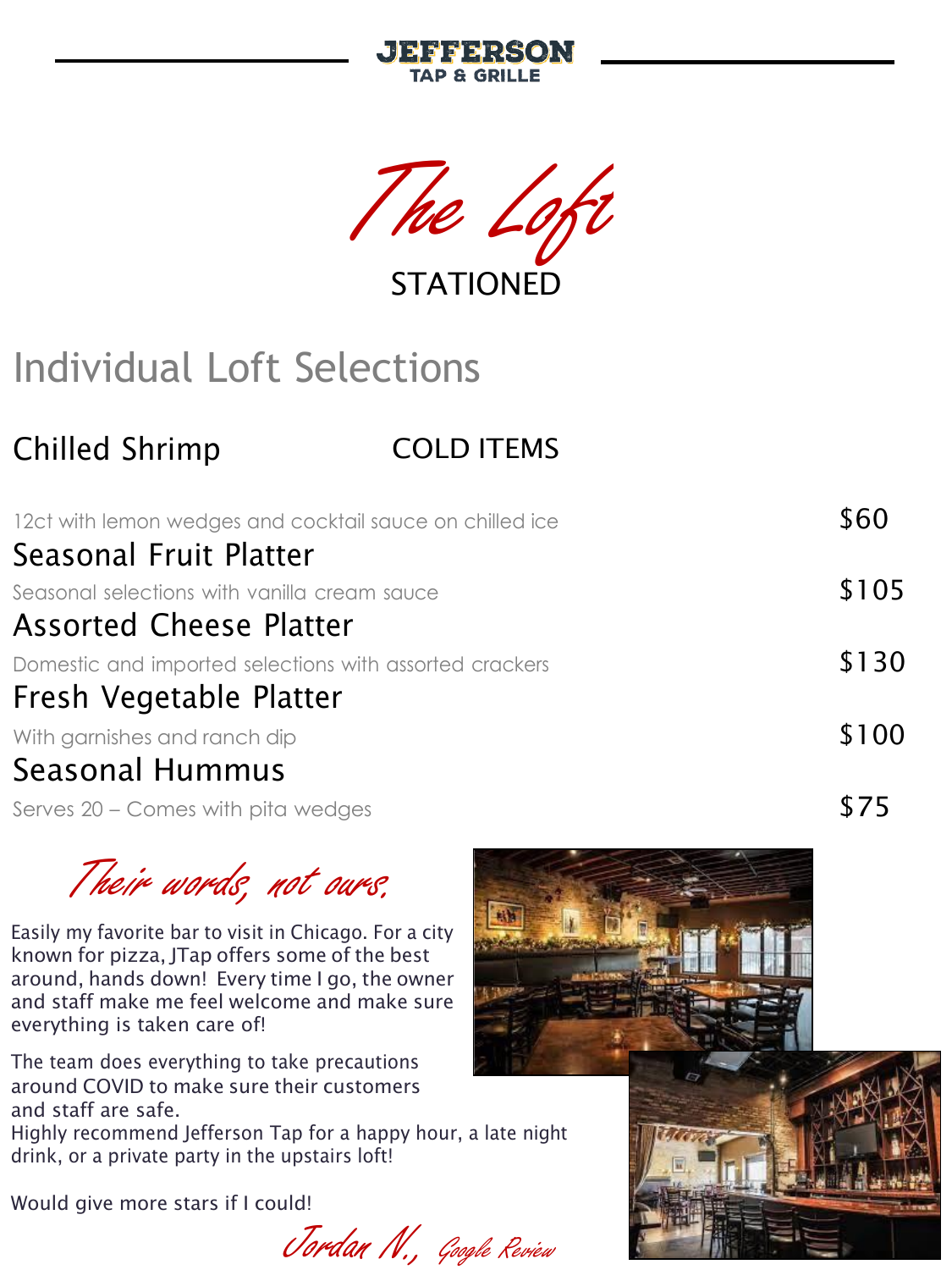



BEVERAGE PACKAGES

## BEER & WINE

#### BEER

#### WINE

JTAP LAGER EMPIRICAL BREWERY COLLABORATION MILLER LITE PILSNER STELLA ARTOIS PALE LAGER GUINNESS DRAUGHT STOUT MAPLEWOOD SON OF JUICE HAZY IPA 3 FLOYDS ZOMBIE DUST PALE ALE **EMPIRICAL** ROTATING HANDLE BOULEVARD UNFILTERED WHEAT ALE SPITEFUL INDIA PALE ALE GOOSE ISLAND SEASONAL HANDLE SEASONAL CIDER ROTATING BREWERIES AND FLAVORS

#### CABERNET SAUVIGNON

ICONIC SIDEKICK, CALIFORNIA PINOT NOIR PAVETTE, OREGON

MALBEC DECERO, ARGENTINA

BORDEAUX CHARTRON LA FLEUR, FRANCE

CHARDONNAY MAISON JOSEPH DROUHIN, FRANCE

PINOT GRIGIO TORRE DI LUNA, ITALY

SAUVIGNON BLANC BABICH FAMILY, NEW ZEALAND

APLA STILL ROSE, GREECE DOMAINE ST VINCENT CHAMPENOISE, NEW MEXICO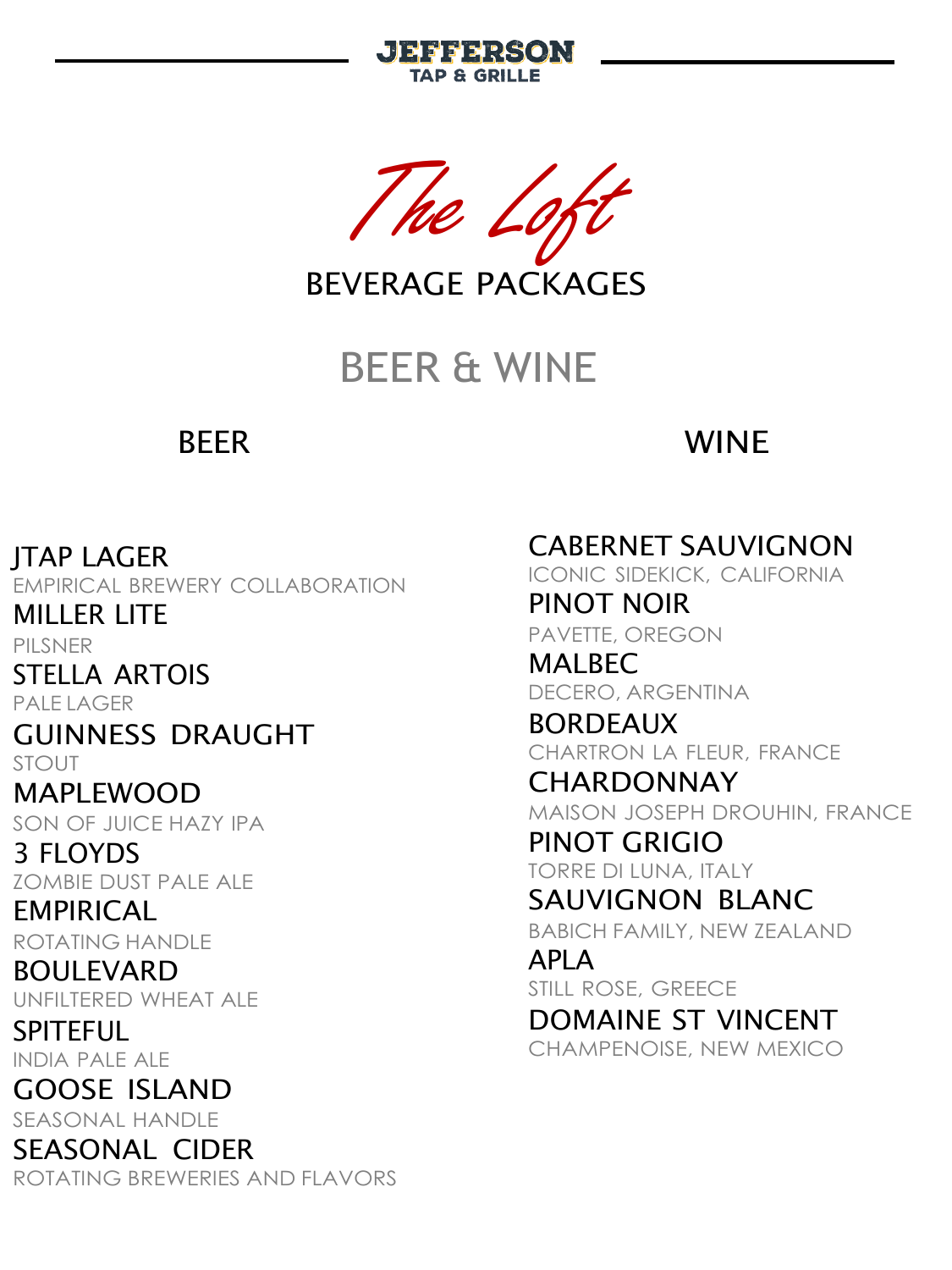



BEVERAGE PACKAGES

#### INCLUDES DOMESTIC BOTTLES & SOFT DRINKS

MILLER LITE – HIGH LIFE – BUDWEISER – BUD LIGHT – COORS LIGHT – MICH ULTRA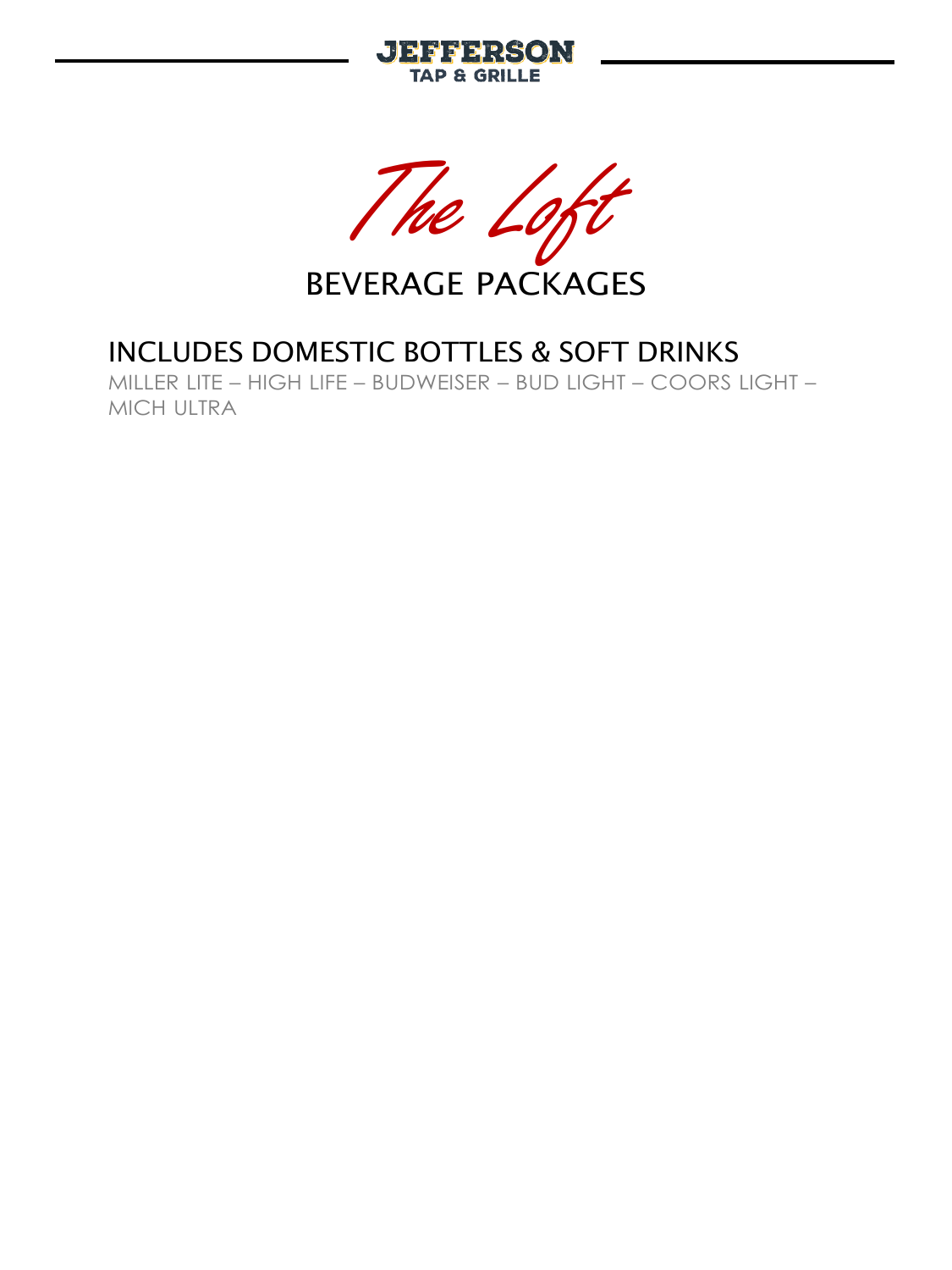



BEVERAGE PACKAGES



#### SPIRITS

#### VODKA

SOBIESKI POLISH RYE VODKA

GIN

MILE HIGH SPIRITS DENVER GIN

RUM

EL DORADO 3 YEAR AGED RUM

TEQUILA

CORAZON 100% AGAVE SILVER TEQUILA

#### BOURBON

EVAN WILLIAMS BONDED BOURBON

RYE

RITTENHOUSE BONDED RYE WHISKEY

#### SCOTCH

TYLER & LLOYD BLENDED SCOTCH

#### IRISH

TULLAMORE DEW BLENDED WHISKEY

#### **CANADIAN**

CANADIAN CLUB BLENDED WHISKEY

#### **IAPANESE**

SUNTORY TOKI BLENDED WHISKEY

#### INCLUDES DRAFT & BOTTLE BEER, WINE AND SOFT DRINKS

#### INCLUDES COCKTAIL MIXERS

SWEET VERMOUTH – DRY VERMOTH – BITTERS – VARIOUS LIQUEURS

#### SPECIALTY OR WELCOME COCKTAILS AVAILABLE FOR AN UPCHARGE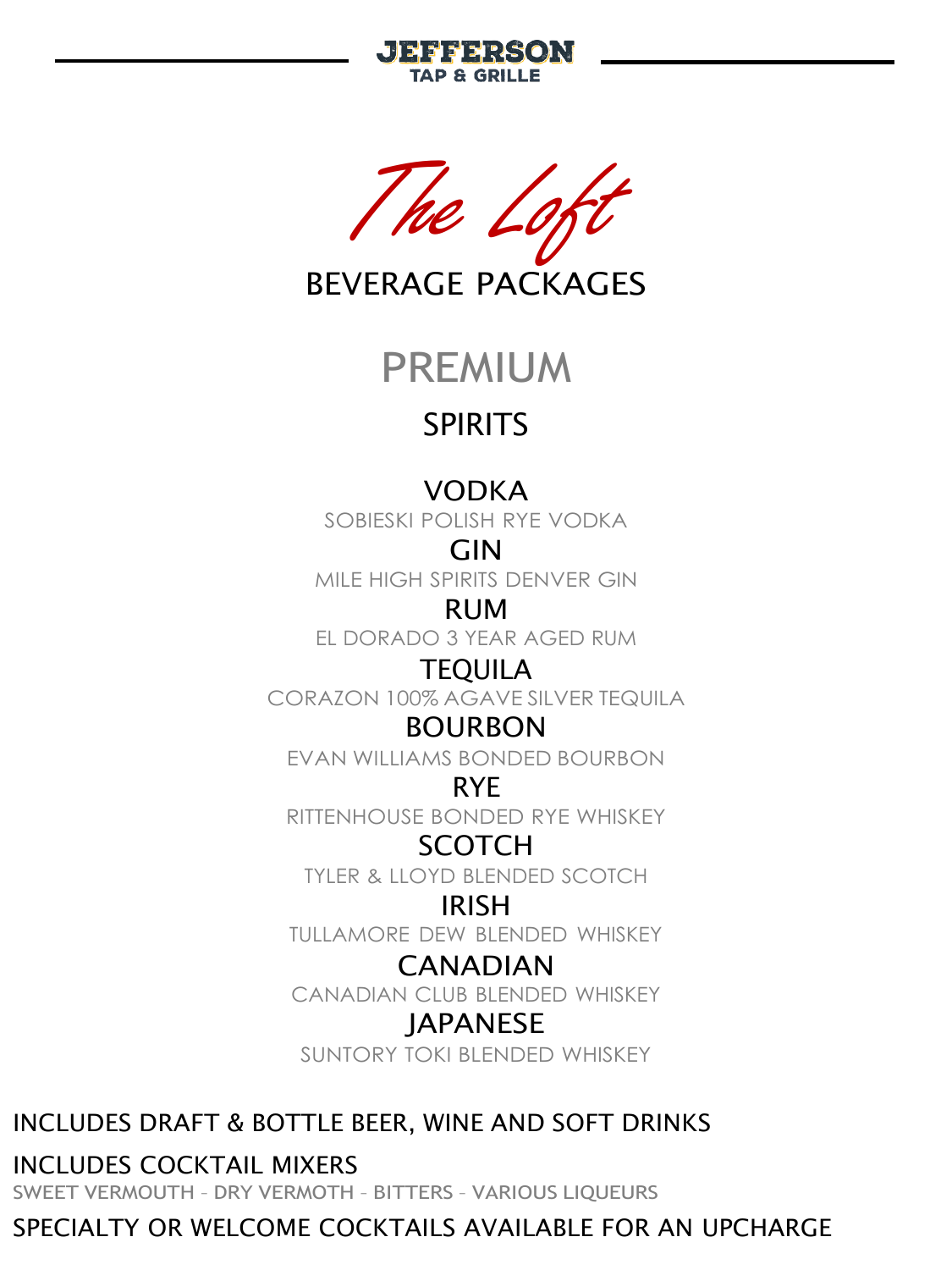



BEVERAGE PACKAGES

SUPER PREMIUM

### **SPIRITS**

#### VODKA

TITO'S VODKA

GIN

SIPSMITH LONDON DRY GIN

RUM

PLANTATION 3-STAR RUM

#### TEQUILA

CORAZON SILVER & GRAN CENTENARIO REPOSADO

#### BOURBON

OLD FORESTER 100 PROOF BOURBON

RYE

SAZERAC RYE

#### SCOTCH

DEWARS WHITE LABEL

#### IRISH

JAMESON BLENDED IRISH WHISKEY

#### CANADIAN

CANADIAN CLUB BLENDED WHISKEY

#### **IAPANESE**

SUNTORY TOKI BLENDED WHISKEY

#### INCLUDES DRAFT & BOTTLE BEER, WINE AND SOFT DRINKS

#### INCLUDES COCKTAIL MIXERS

SWEET VERMOUTH – DRY VERMOTH – BITTERS – VARIOUS LIQUEURS

#### SPECIALTY OR WELCOME COCKTAILS AVAILABLE FOR AN UPCHARGE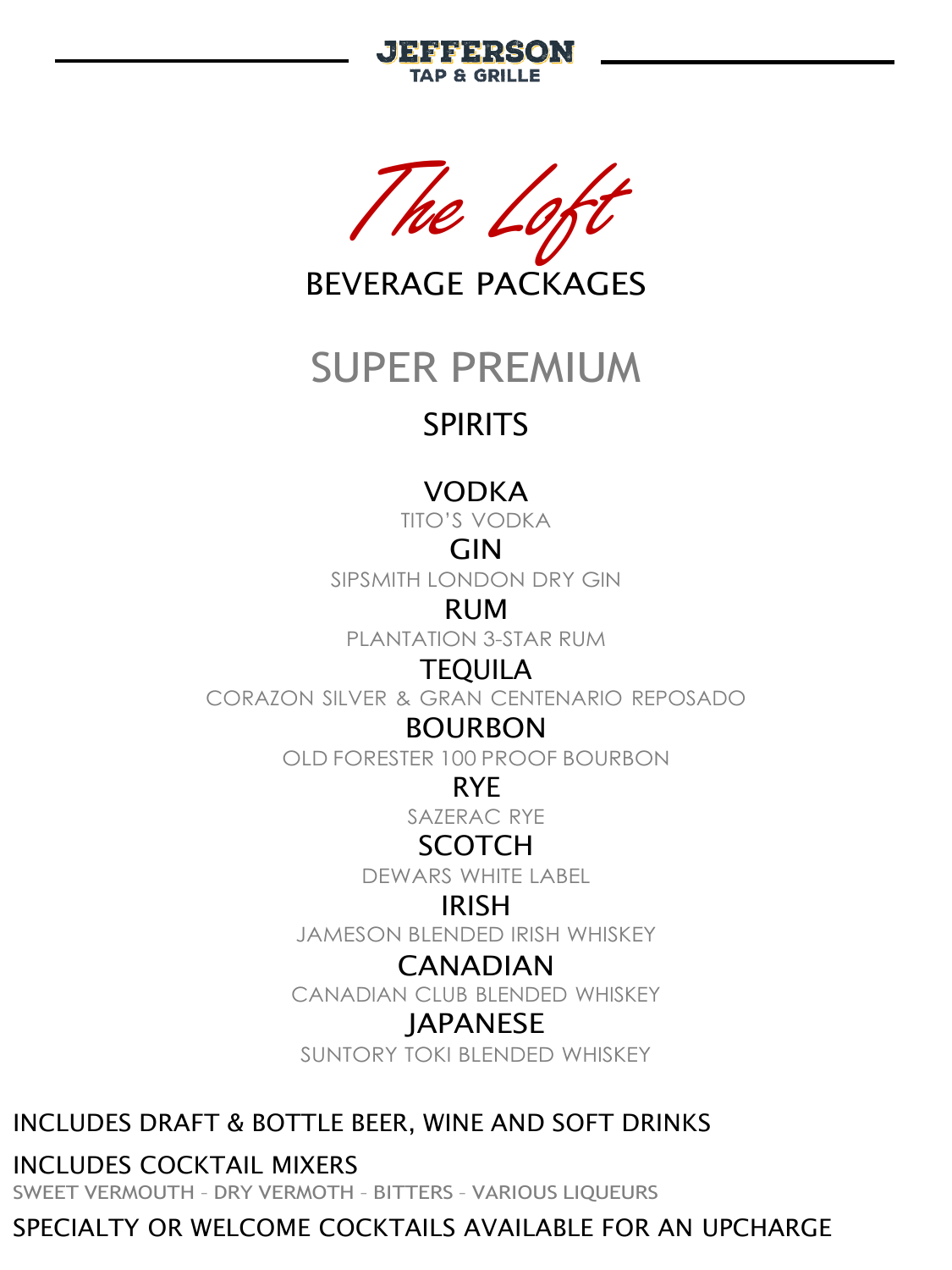



BEVERAGE PACKAGES

LUXURY

### SPIRITS

#### VODKA

REYKA ICELANDIC VODKA

GIN

BOMBAY SAPPHIRE LONDON DRY GIN

RUM

PLANTATION 3-STAR & CAPTAIN MORGAN SPICED

#### TEQUILA

GRAN CENTENARIO REPOSADO & DON JULIO BLANCO

#### BOURBON

BUFFALO TRACE BOURBON

RYE

KNOB CREEK RYE

#### SCOTCH

JOHNNIE WALKER BLACK LABEL

#### IRISH

TYRCONNELL SINGLE MALT WHISKEY

#### CANADIAN

CROWN ROYAL BLENDED WHISKEY

#### **IAPANESE**

SUNTORY TOKI BLENDED WHISKEY

#### INCLUDES DRAFT & BOTTLE BEER, WINE AND SOFT DRINKS

#### INCLUDES COCKTAIL MIXERS

SWEET VERMOUTH – DRY VERMOTH – BITTERS – VARIOUS LIQUEURS

#### SPECIALTY OR WELCOME COCKTAILS AVAILABLE FOR AN UPCHARGE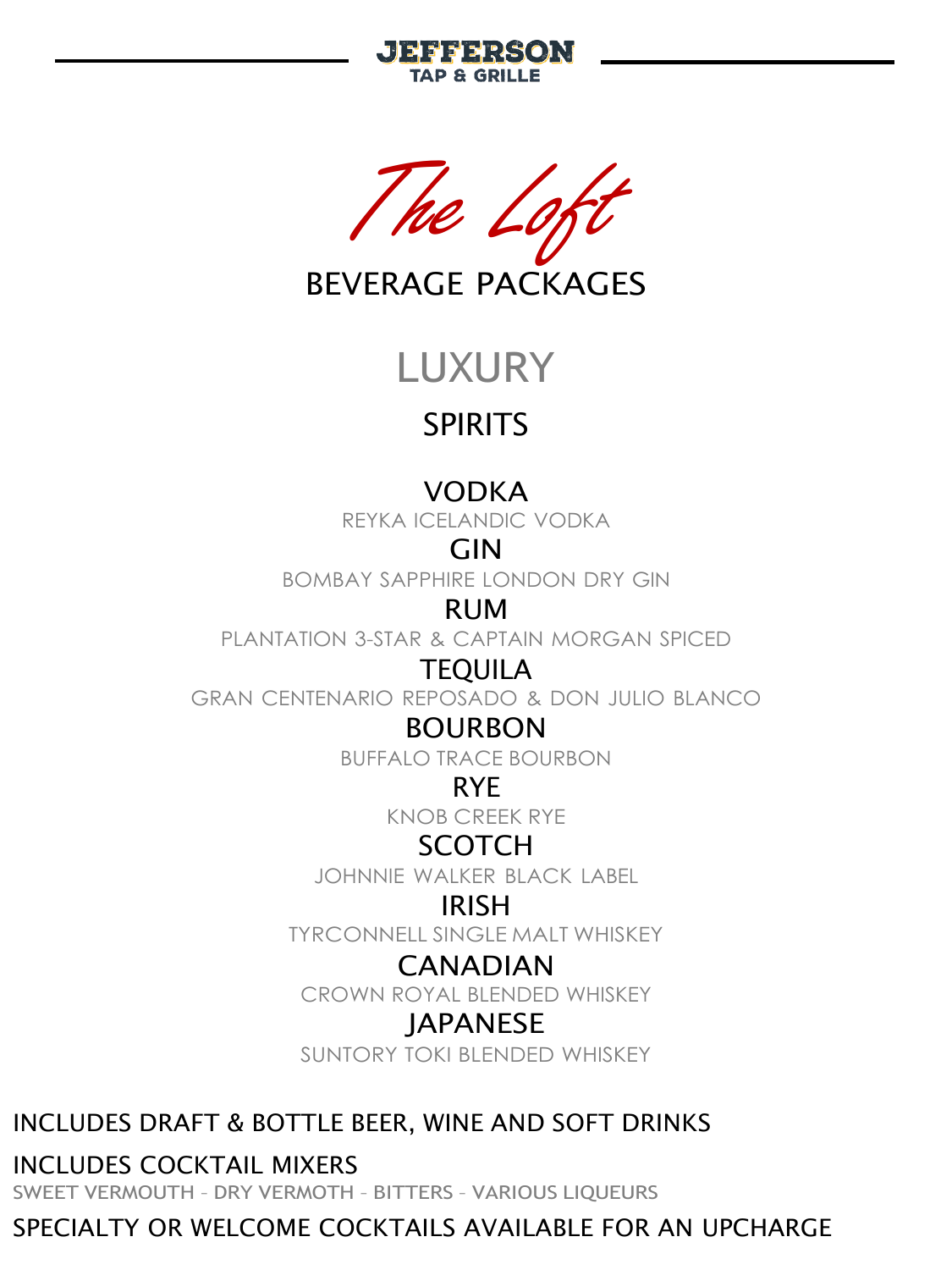



BEVERAGE PACKAGES

## PRICING

#### BEER & WINE

| 2 HOUR PACKAGE        | \$35 PER PERSON |
|-----------------------|-----------------|
| <b>3 HOUR PACKAGE</b> | \$40 PER PERSON |
| 4 HOUR PACKAGE        | \$50 PER PERSON |

#### PREMIUM

| 2 HOUR PACKAGE        | \$40 PER PERSON |
|-----------------------|-----------------|
| <b>3 HOUR PACKAGE</b> | \$45 PER PERSON |
| 4 HOUR PACKAGE        | \$55 PER PERSON |

#### SUPER PREMIUM

| 2 HOUR PACKAGE        | \$42 PER PERSON |
|-----------------------|-----------------|
| <b>3 HOUR PACKAGE</b> | \$50 PER PERSON |
| 4 HOUR PACKAGE        | \$60 PER PERSON |

#### LUXURY

| 2 HOUR PACKAGE        | \$45 PER PERSON |
|-----------------------|-----------------|
| <b>3 HOUR PACKAGE</b> | \$55 PER PERSON |
| 4 HOUR PACKAGE        | \$65 PER PERSON |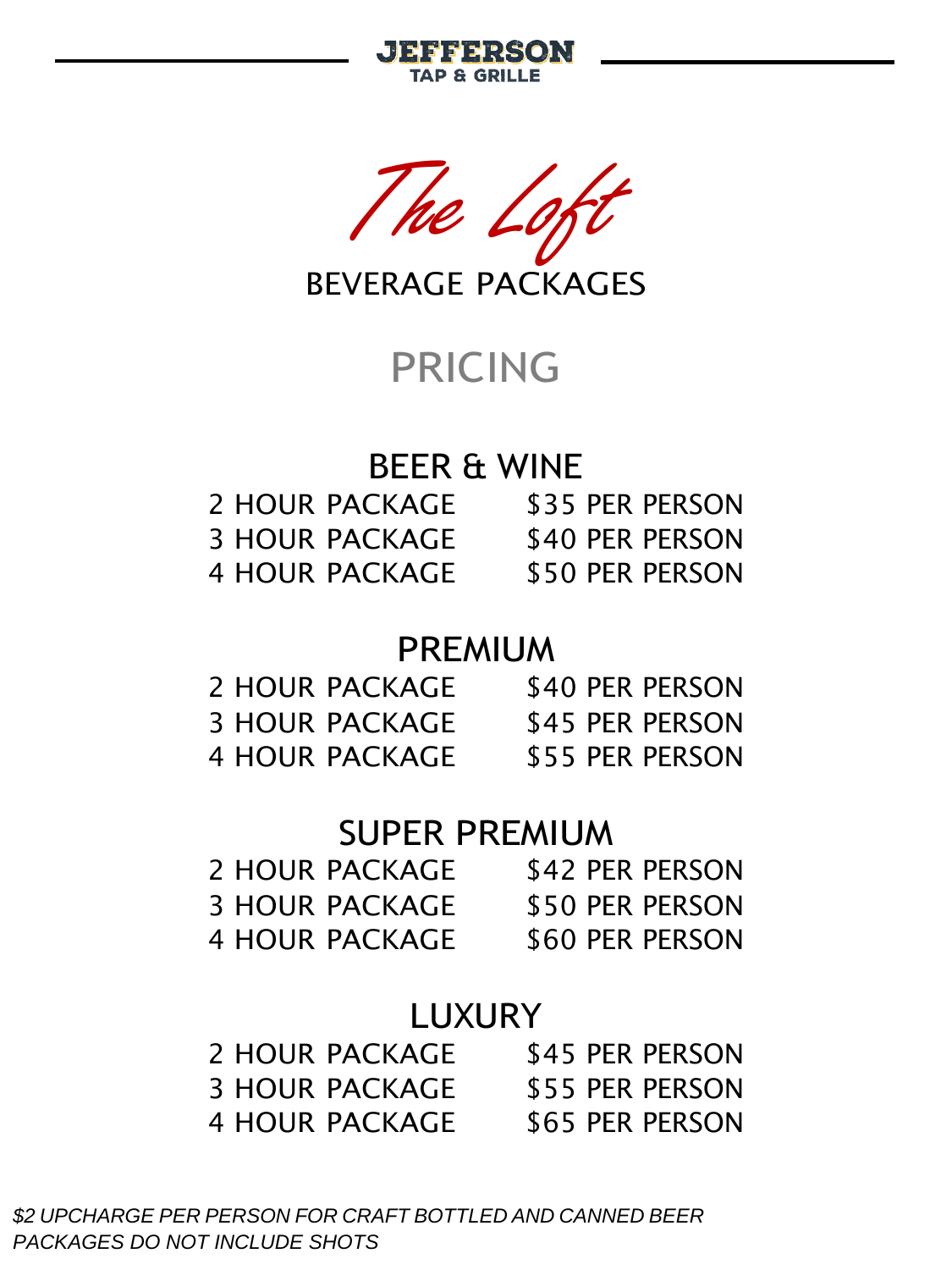EERSON **TAP & GRILLE** 

The Loft

## BLACKOUT DATES & RATE INCREASE DATES

## BLACKOUT DATES

THANKSGIVING DAY CHRISTMAS EVE CHRISTMAS DAY

## RATE INCREASE DATES AND EVENTS

NCAA TOURNAMENT ST PATRICK'S DAY HALLOWEEN NEW YEARS EVE NEW YEARS DAY WORLD CUP CHAMPIONS LEAGUE MARQUEE MATCHUPS PREMIER LEAGUE MARQUEE MATCHUPS *IF CHICAGO TEAMS ARE COMPETING* SUPER BOWL WORLD SERIES NBA FINALS NHL FINALS